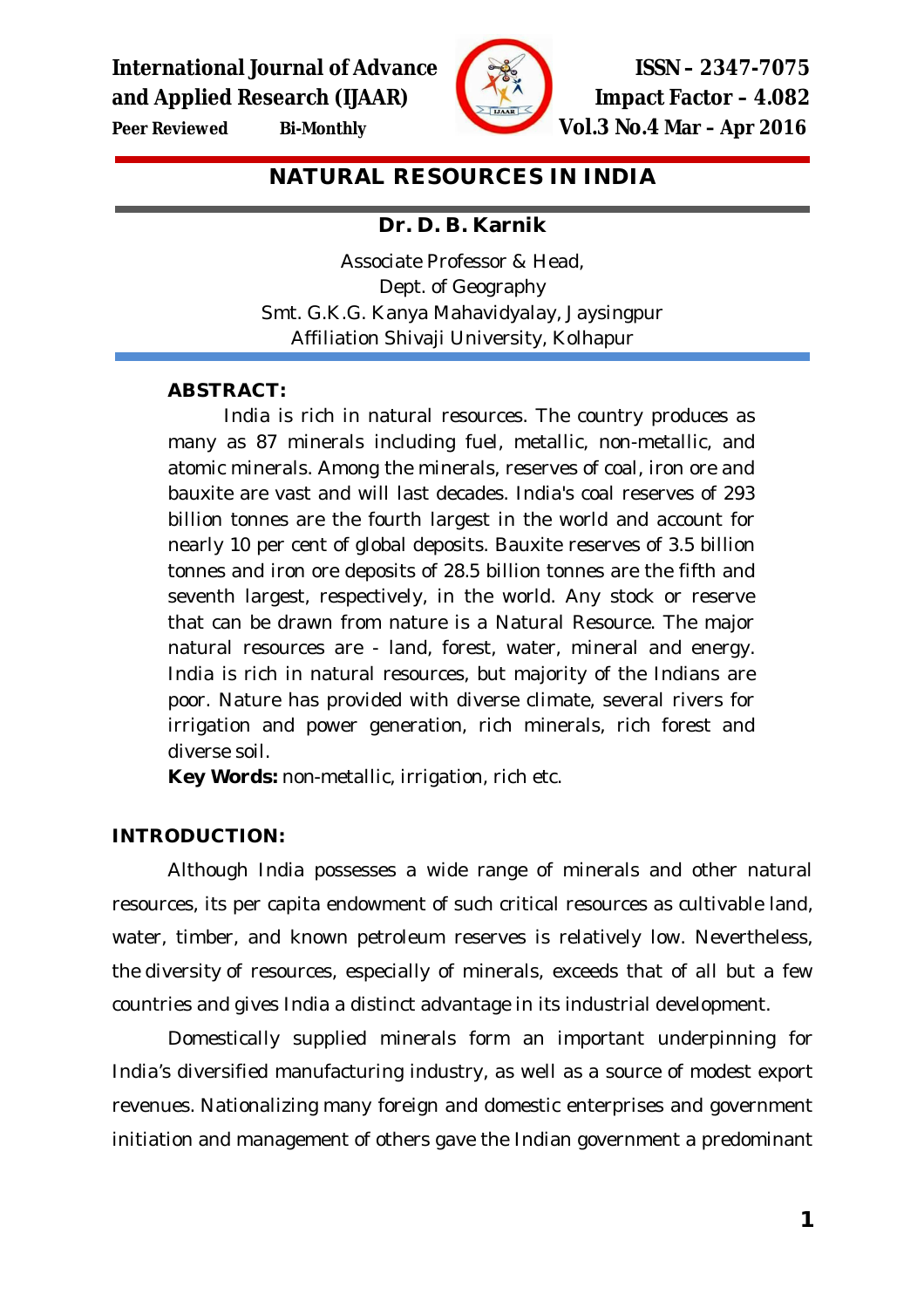role in the mining industry. However, government involvement has been gradually reduced as private investment has grown.

### **OBJECTIVES:**

- 1. To study the different natural resources in India.
- 2. To study the causes of depletion of Natural Resources in India.

# **NATURAL RESOURCE IN INDIA:**

#### **1. Water Resources:**

Water, a vital natural resource and precious commodity, is essential for multiplicity of purposes, viz., drinking, agriculture, power generation, transportation and waste disposal.

#### **2. Forest Resources:**

A plant community predominantly of trees and other vegetation usually with a closed canopy is called forest derived from Latin word Foris meaning out of door. Today forest may be regarded as any land managed for the diverse purpose of forestry, whether covered with trees, shrubs, climbers, lianes or not.

### **3. Mineral Resources:**

The term mineral resources refers to a wide variety of materials obtained from earth. Minerals are naturally occurring inorganic, crystalline solids having a definite chemical composition and characteristic physical properties. Most of the rocks are composed of a few common minerals like quartz, feldspar, biotite, dolomite, calcite etc. These minerals, in turn, are composed of some elements like silicon, oxygen, iron, magnesium, calcium and aluminium etc.

#### **4. Food Resources:**

The main food resources are wheat, rice, maize, barley, pulses, cereals, potato, sugarcane, sorghum, millet, oats, cassava, fruits, vegetables, milk and sea food etc. About 4 billion people in the developing countries have wheat and rice as their staple food. Fish and seafood contribute about 70 million metric tonne of high quality protein to the world's diet. But we have already surpassed sustainable harvests of fish from most of the oceans.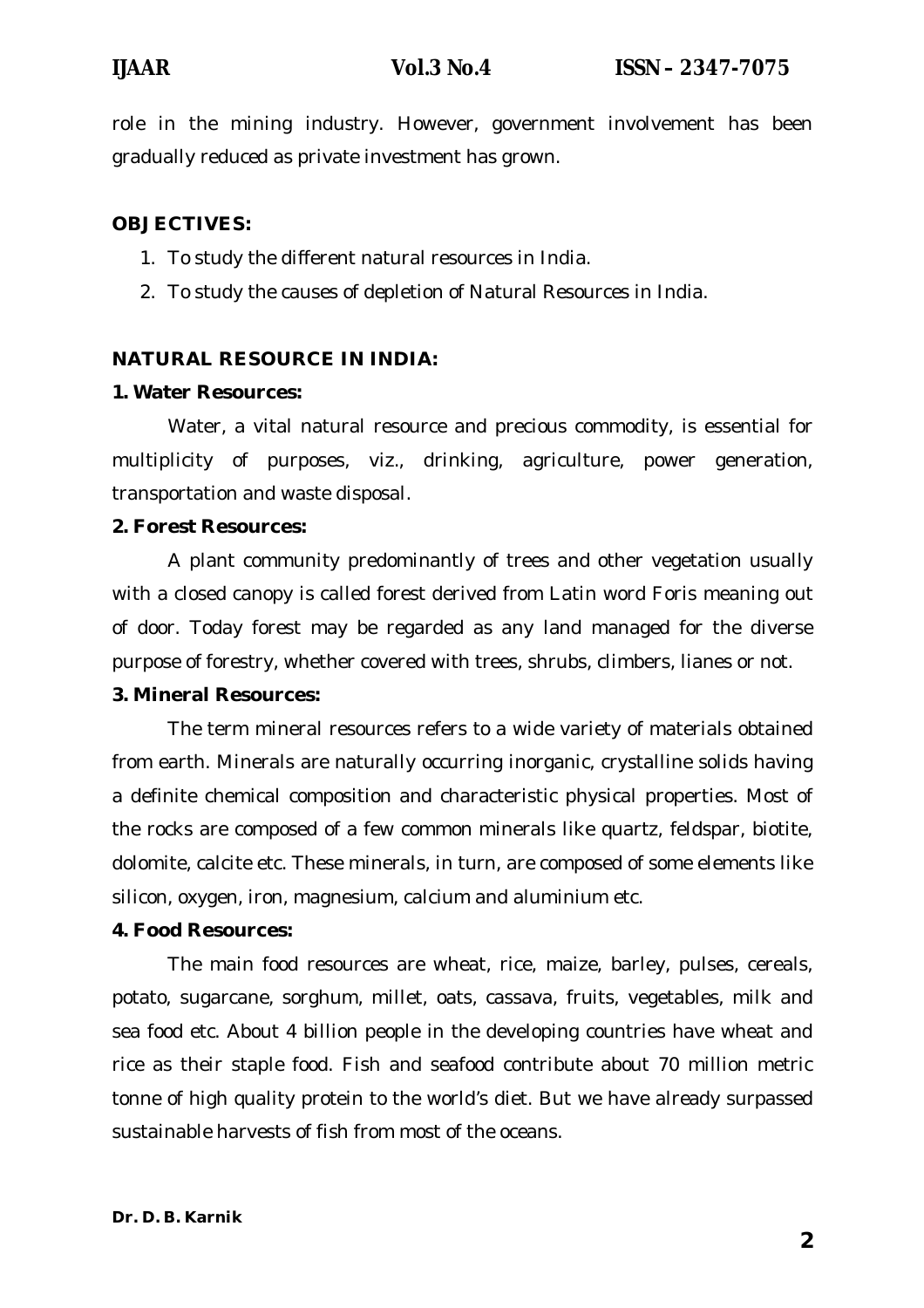#### **5. Land Resources:**

India has total area of about 329 million hectares. The utilisation statistics available are for nearly 92.5% of the total area. About 162 million hectare of land is under agriculture cover. Nearly 5% of the land falls under fallow land. About 46 million hectare is under real forest as shown by satellites. A part of land is not in use.

# **CAUSES OF DEPLETION OF NATURAL RESOURCES:**

### **1. Overpopulation:**

The total global population is more than seven billion people. Still, there is a consistent increase in the overall earth populace and this has been a critical factor in accelerating the depletion of natural resources. An increase in the populace expands the need for resources and conditions necessary to sustain it. In addition, it contributes to increased ecological contamination. Research further indicates that developing countries are using more and more resources to industrialize and support their ever-increasing population. Hence, the depletion of natural resources will continue as long as the world population increases.

### **2. Poor Farming Practices:**

Humans are causing a lot of stress to land resources due to the overreliance on food production for daily nutritional requirements. Poor irrigation practices, for example, are a key contributing factor to salinization and alkalization of the soil that sustains plant growth. Poor soil management practices and the use of heavy machinery and farming equipment also destroy the soil structure making it unsuitable for plant growth. Some farming practices such as excessive use of pesticides, fungicides, and herbicides equally kill important soil micro-organisms that are essential in replenishing nutrients in the soil.

### **3. Logging:**

The World Bank reported that the net loss of global forest between 1990 and 2016 was 1.3 million square kilometers. On the same note, tropical deforestation is estimated to occur at a rate of one percent annually, especially in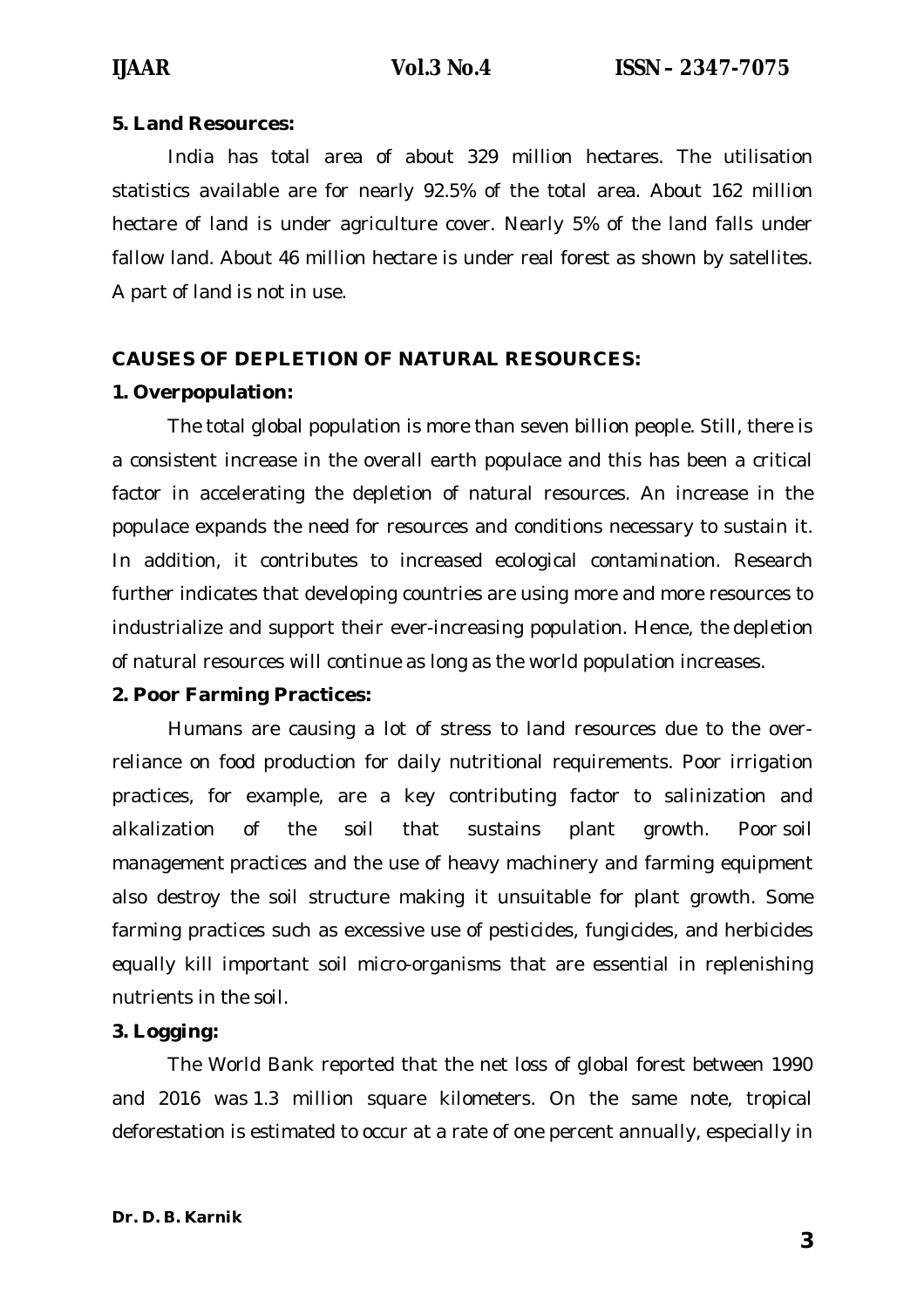Latin America regions. People are clearing forests primarily for agricultural reasons due to the increase in the population pressure.

Humans are also cutting down trees to make space for residential complexes and multiplexes. Through deforestation, the planet not only loses tress but also thousands of animals and great plant biodiversity due to the destruction of their natural habitats. Moreover, increased logging activities lead to soil erosion that degrades natural soil minerals.

#### **4. Overconsumption of Natural Resources:**

The 1760 industrial revolution saw large-scale mineral and oil exploration and the practice has been gradually growing, leading to more and more natural oil and mineral depletion. And together with the advancements in technology, development, and research in the contemporary era; exploitation of minerals has become easier and humans are digging deeper to access different ore. The increased exploitation of different minerals has led to some of them entering into a production decline.

#### **5. Pollution:**

An increase in population and modern anthropogenic activities is a major contributor to the disposal of pollutants into the natural environment and as such, the value of natural environments is gradually exposed to degradation. The soil, air, lakes, and seas are being contaminated with sewage, radioactive, materials, and toxic chemicals among other pollutants. Uncontrolled release of carbon monoxide, nitrous oxide, sulfur oxide, and carbon dioxide, for example, have resulted in the degradation of the ozone layer and global warming – environmental changes with their resultant depletive impacts on different natural habitats. Millions of different animal and plant species have thus lost their natural habitats and are on the verge of extinction.

### **6. Industrial and Technological Development:**

The present-day world is incessantly becoming industrialized as more and more countries make major technological breakthroughs. But as technological advancements continue, there is similarly a considerable growth in industries that release toxins and chemical by-products which are eventually deposited in